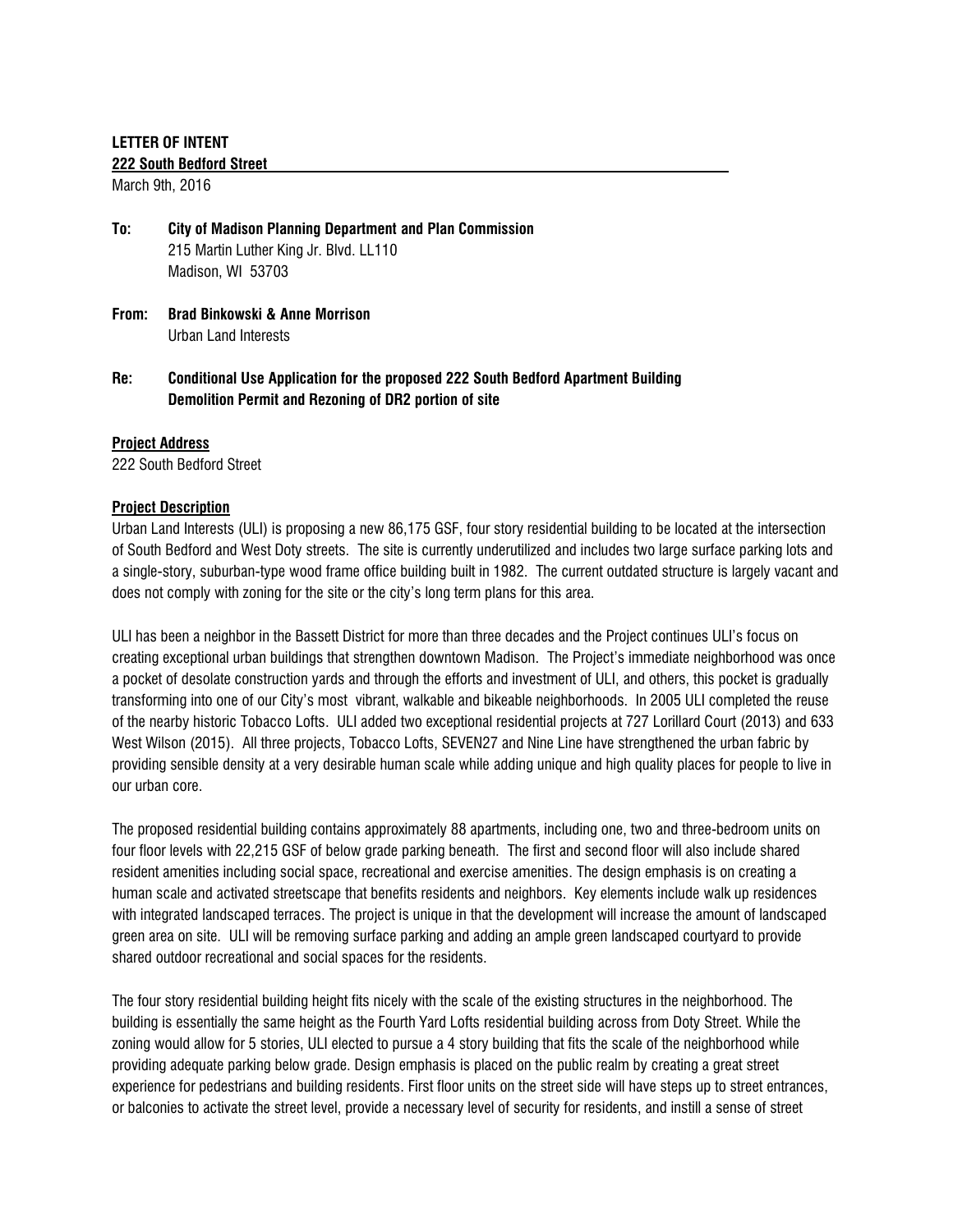Letter of Intent March 9th, 2016 Page 2 of 5

ownership. In a further effort to activate the street, the living and kitchen spaces of the first floor units face the street while the bedrooms are located on the interior. Space between the landings and the sidewalk has been expanded to allow for landscape plantings. Care will be taken to preserve the mature Honey Locust trees in the terrace along Doty Street while the existing trees along Bedford Street that have been splayed for power lines will likely replaced with new street trees in accordance with Forestry's recommendations

The main pedestrian entrance for the building is placed appropriately at the street corner intersection and is highlighted by a unique architectural volume. At the pedestrian level the entrance has be stepped back to provide a more gracious entrance experience. The entrance is further highlighted by special paving, an overhead canopy, bench seating, visitor bike stalls and a transparent glass entrance lobby.

The building architecture references a combination of town home and loft building precedents to create interesting and unique street facades. A three story brick volume is broken into vertical elements that define each residence. This sets up a rhythm that references the scale of a traditional town house or brownstone. Large punched openings are framed with brick returns providing depth to the façade and creating bright and airy residences within. The fourth floor and building ends are set back slightly and clad in medium bronze anodized flat seam panels that add a weathered patina and unique texture to the façade. Within the bronze clad volume the windows are larger and provide a loft building scale referencing historic warehouse buildings in the neighborhood.

# **Development Team**

| Owner/Developer            | Urban Land Interests    | Brad Binkowski & Anne Morrison           |  |
|----------------------------|-------------------------|------------------------------------------|--|
| Architect                  | Potter Lawson, Inc.     | Doug Hursh, Brian Reed & Andy Laufenberg |  |
| Contractor                 | JH Findorff & Son       | Joe Schuchardt & John Tucker             |  |
| <b>Structural Engineer</b> | <b>Pierce Engineers</b> | <b>Richard Pierce &amp; Seth Pfeil</b>   |  |
| Landscape Architect        | Ken Saiki Design        | Abbie Moilien                            |  |
| <b>Civil Engineer</b>      | D'Onofrio Kottke        | Dan Day & Kevin Pape                     |  |

# **Construction Schedule**

Construction is to commence in August 2016 with project completion anticipated to be July 2017.

#### **Zoning**

The majority of the site is currently zoned UMX with a small lot zoned DR2. The DR2 site is being rezoned to UMX in order to create uniform zoning on the site. Multi-family is as permitted conditional use under the zoning.

| <b>Setbacks</b>              | Required                        | Provided              |
|------------------------------|---------------------------------|-----------------------|
| Front (West Doty Street):    | 5' min., 10' max.               | 6'                    |
| Side (South Bedford Street): | 0'                              | 6'                    |
| Rear:                        | 10'                             | 43'                   |
| <b>Building Height:</b>      | 2 stories min.<br>5 stories max | 4 stories             |
| Maximum Lot Coverage:        | 90%                             | 66%                   |
| Total Site Area:             | 37,839 SF                       | 24,945 SF             |
| Usable Area:                 | 10 SF/BD                        | 14,980 SF = 136 SF/BD |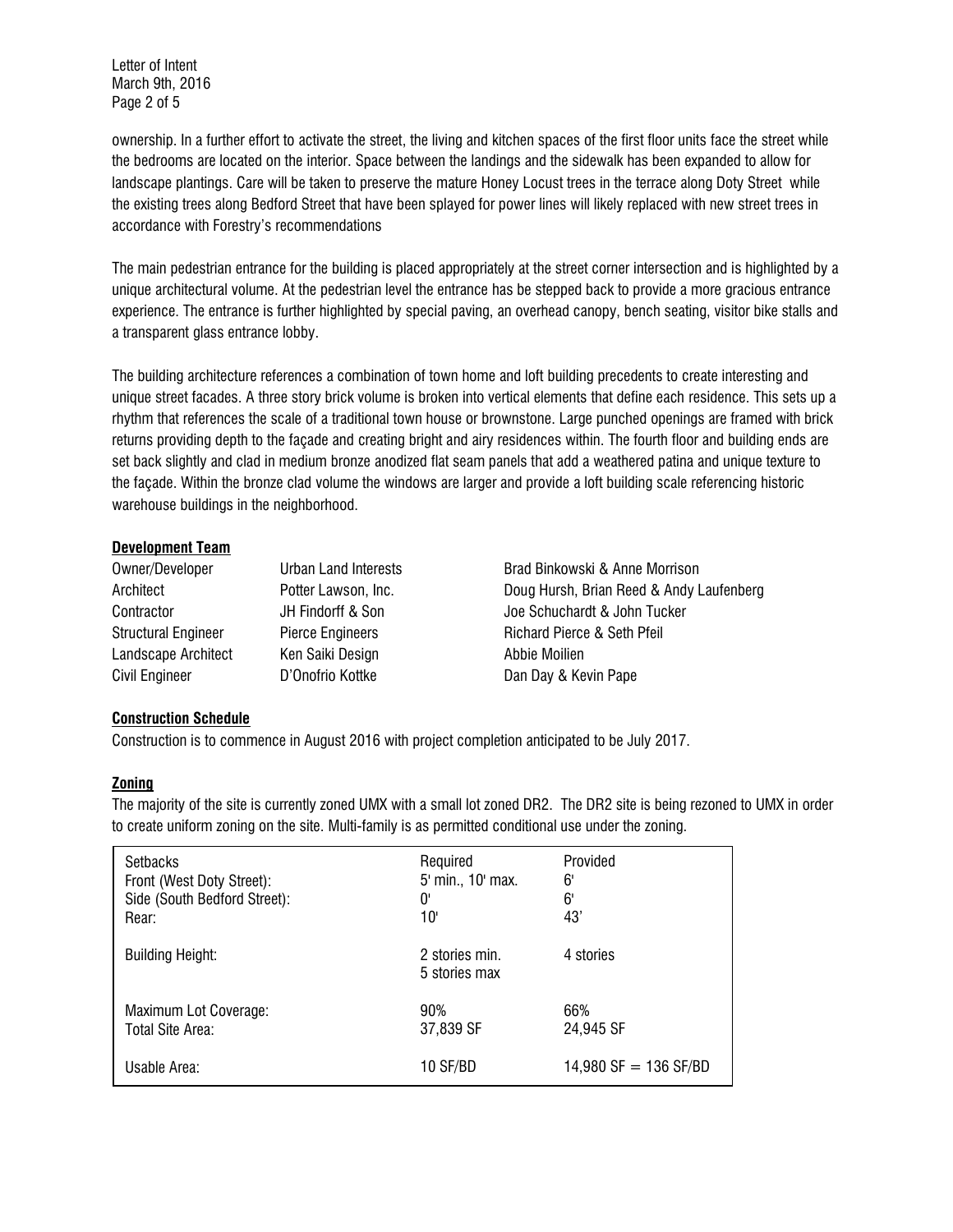Letter of Intent March 9th, 2016 Page 3 of 5

# **Legal Description**

Lots 8 and 9 and part of Lots 6, 7, 10, 11 and 12, Block 27, Original Plat of the City of Madison, located in the NW1/4 of the SE1/4 of Section 23, T7N, R9E, City of Madison, Dane County, Wisconsin

### **Approvals Requested**

This application is for approval of a new conditional use Multi-family Apartment Building as modified by a new CSM for this parcel.

Approvals requested include:

- Conditional Use Application for the development of a Multi-family apartment building.
- Conditional Use Application for a reduction from 2 loading zones to 1 loading zone.
- Demolition Permit to raze the existing two story office building located at 222 South Bedford Street.
- Re-zoning of DR2 site to UMX

# **Certified Survey Map**

A new legal description for the proposed Lots will be recorded with this proposed development.

### **Demolition**

The proposed development will require the demolition and recycling of the existing two story office building at 222 South Bedford Street and all associated on site surface parking lots.

The development team submitted the required notice to the City, Alder, and Neighborhood Association in January 2016.

All applicable provisions of the demolition ordinance will be complied with and a reuse and recycling plan will be submitted for approval prior to the issuance of the demolition permit.

#### **Proposed Uses**

Proposed use of the site is residential multi-family housing with associated underground parking and accessory uses, including indoor and outdoor resident amenities as shown on the plans.

#### **Compatibility with Approved Master Plans**

The proposed development is in keeping with the overall goals, character, and pattern of development generally described in the following:

- Bassett Neighborhood Plan
- City of Madison Comprehensive Plan
- City of Madison Downtown Plan

# **Neighborhood and City Process**

The development team has met with the Bassett Neighborhood Association and the City of Madison Development Assistance Team on multiple occasions, providing planning and design updates starting in the fall of 2015 and is continuing through the City Approval process. Bassett Neighborhood Meetings occurred on November 9<sup>th</sup>, January 25<sup>th</sup>, and February 24<sup>th</sup>. The Bassett Neighborhood Association has identified a steering committee to provide additional neighborhood feedback. The development team met with this steering team on January 25<sup>th</sup> and March 3<sup>rd.</sup> Additional steering team meetings may be scheduled to align with milestone events during the City review process for this proposed development.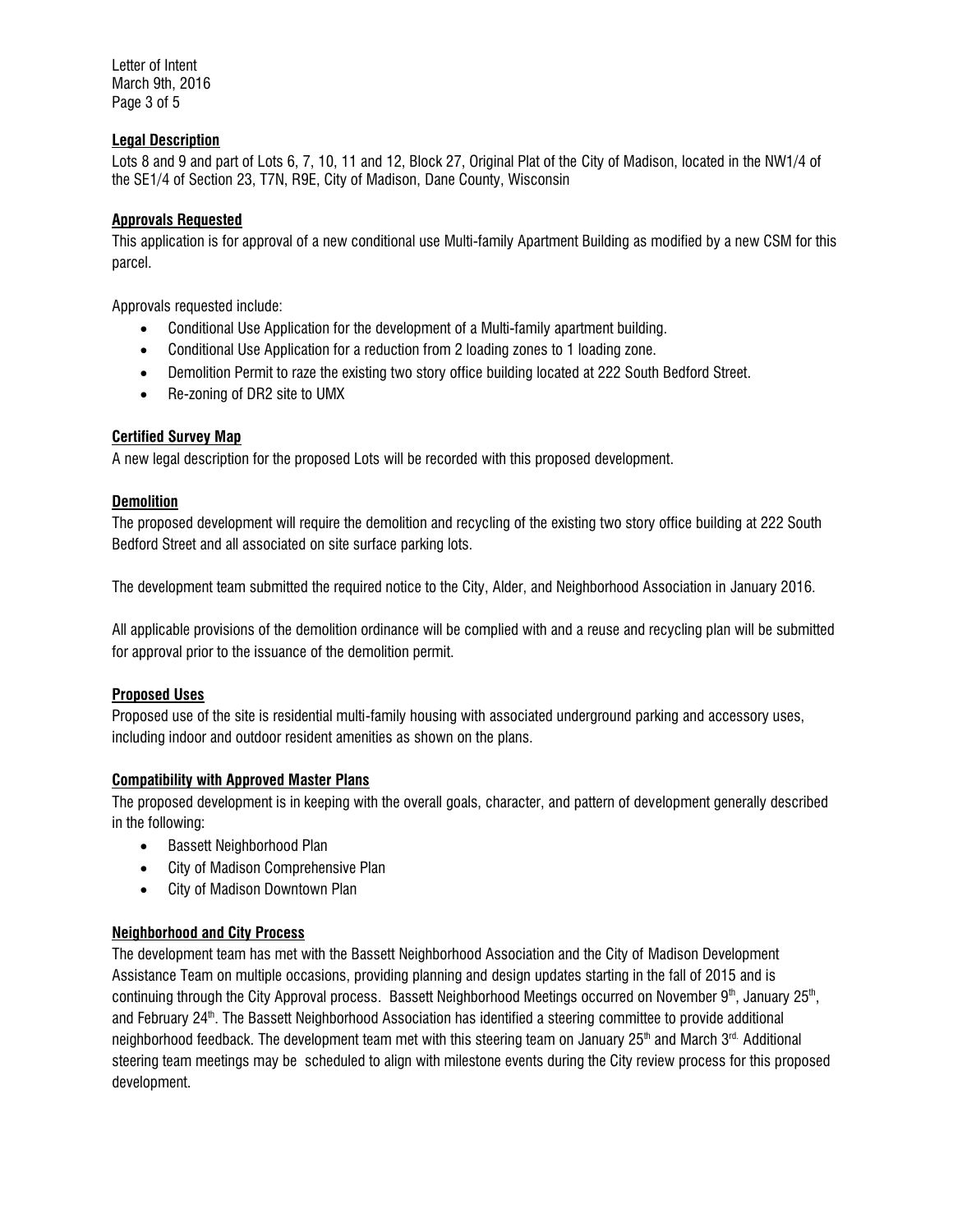Letter of Intent March 9th, 2016 Page 4 of 5

The development team met formally with the City DAT on February 11<sup>th</sup> with a follow-up meeting on March 1<sup>st</sup> and has had multiple conversations with individuals and departments of city staff as needed regarding specific planning topics relative to the proposed development.

The proposed development has received good reviews from the City for being appropriate to the character and pattern of development envisioned in current master-plan documents.

City Forestry has recommended the removal of the existing street trees along South Bedford Street as they will provide a safety hazard once their canopies are pruned back as the development proceeds.

# **Site Area**

The proposed development lot is approximately 37,839 SF (.869 Acres).

### **Building Area**

The proposed building consists of 86,175 GSF on four levels with 22,215 GSF of below grade parking for a total of 108,390 GSF.

### **Open Space Areas**

The site includes approximately 10,275 SF of landscaped space and 14,980 SF of usable open space which is 40% of the total site area.

### **Site Vehicular Access**

Vehicular access to the development is provided near the end of West Doty Street. The overhead entrance door has been recessed from the dominant building façade to reduce light spill. The entrance into the enclosed parking level is secured by controlled access. The access location along Doty Street was chosen as a much better location over the entrance along Bedford Street. If the parking entrance were to be located at the south end of Bedford Street it would have been too close to the existing intersection of Bedford and Wilson Streets as well as very close to the railroad crossing.

# **Parking, Bike Parking and Loading**

Proposed passenger vehicle parking is provided all within the below grade enclosed parking structure as follows:

| <b>Automobile</b>                 |                                                 |
|-----------------------------------|-------------------------------------------------|
| Regular                           | 43 stalls                                       |
| Small                             | 15 stalls                                       |
| Accessible                        | 1 stall                                         |
| Van Accessible                    | 1 stall                                         |
| <b>Total</b>                      | 60 stalls                                       |
| <b>Bike Parking Stalls</b>        |                                                 |
| <b>Building Residents</b>         | (1 per unit min., enclosed; 88 stalls required) |
| Horizontal (Floor mounted)        | 55                                              |
| Horizontal (Wall mounted)         | 36                                              |
| <b>Total Resident Bike Stalls</b> | 91 stalls                                       |

Building Visitors (1per 10 Units resident total for 8.8 stalls) Horizontal (Floor mounted) **9 stalls**